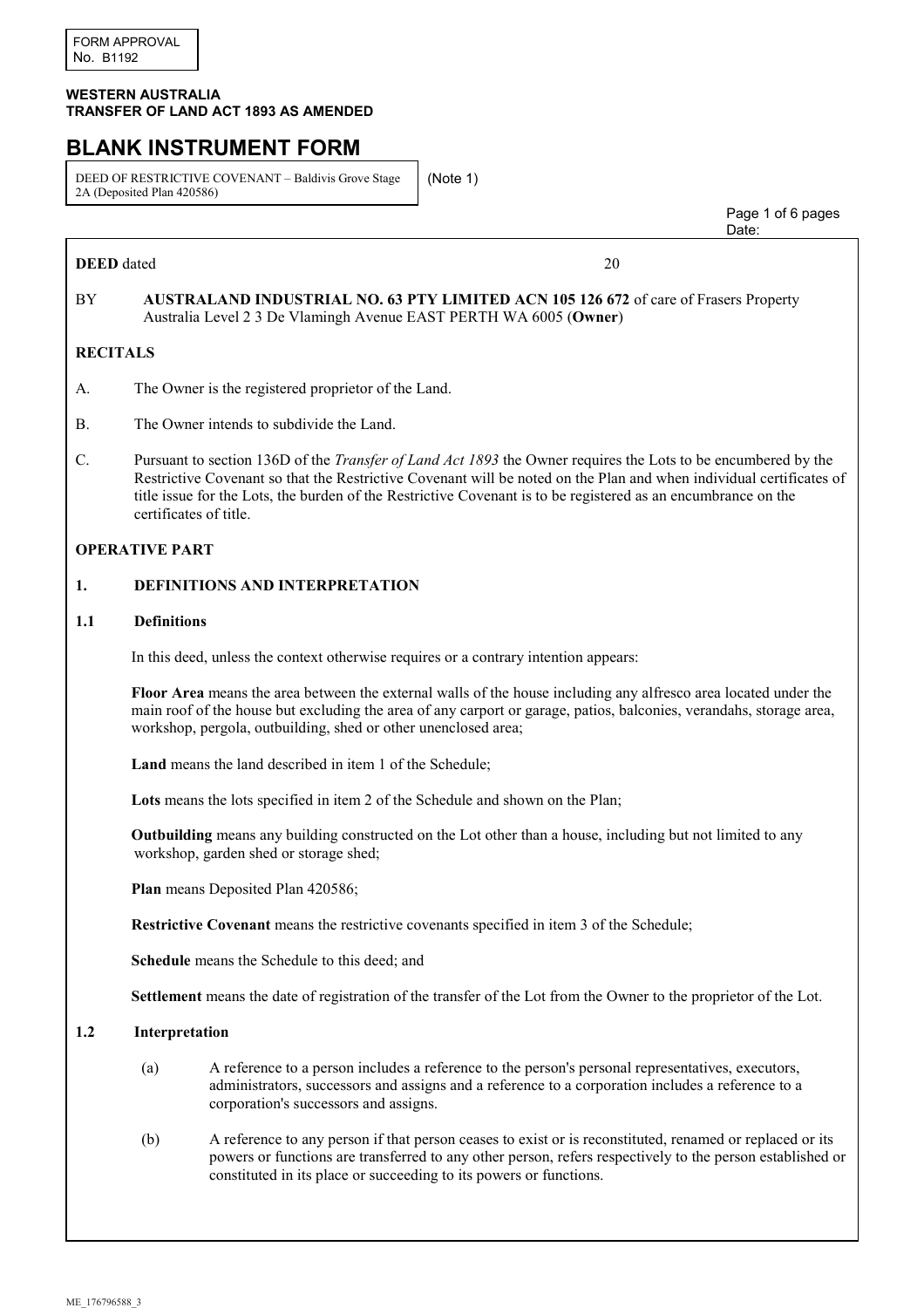- (c) An obligation, covenant, representation, or warranty on the part of 2 or more persons is for the benefit of them jointly and each of them severally.
- (d) An obligation, covenant, representation or warranty on the part of 2 or more persons binds them jointly and each of them severally.
- (e) A reference to any thing includes the whole or any part of that thing and a reference to a group of things or persons includes each thing or person in that group.
- (f) A reference to a clause or paragraph, the Schedule or an annexure is a reference to a clause or paragraph in this deed and the Schedule and the relevant annexure to this deed respectively.
- (g) The index and all headings have been included for ease of reference only and they are not to be used to construe or interpret any part of this deed.

#### **2. SECTION 136D OF THE TRANSFER OF LAND ACT 1893**

Pursuant section 136D of the *Transfer of Land Act 1893*, the Owner requires each certificate of title which issues for the Lots to be encumbered by the Restrictive Covenant.

#### **3. LAND TO BE BURDENED BY THE RESTRICTIVE COVENANT**

The Owner intends the burden of the Restrictive Covenant to:

- (a) run with the land described in the certificates of title for the Lots; and
- (b) be enforceable by the Owner and each and every subsequent registered proprietor of the Lots.

## **4. LAND TO BE BENEFITED BY THE RESTRICTIVE COVENANT**

The Owner intends the benefit of the Restrictive Covenant to be for the Lots.

#### **5. VALIDITY AND ENFORCEABILITY**

Each of the restrictive covenants specified in item 3 of the Schedule is a separate and distinct covenant and if any covenant or its application to any person or circumstances is or becomes invalid or unenforceable then the remaining covenants will not be affected and each remaining covenant will be valid and enforceable to the fullest extent permitted by law.

## **6. TERM OF THE RESTRICTIVE COVENANT**

The Restrictive Covenant shall expire and cease to have effect from and including 30 June 2030.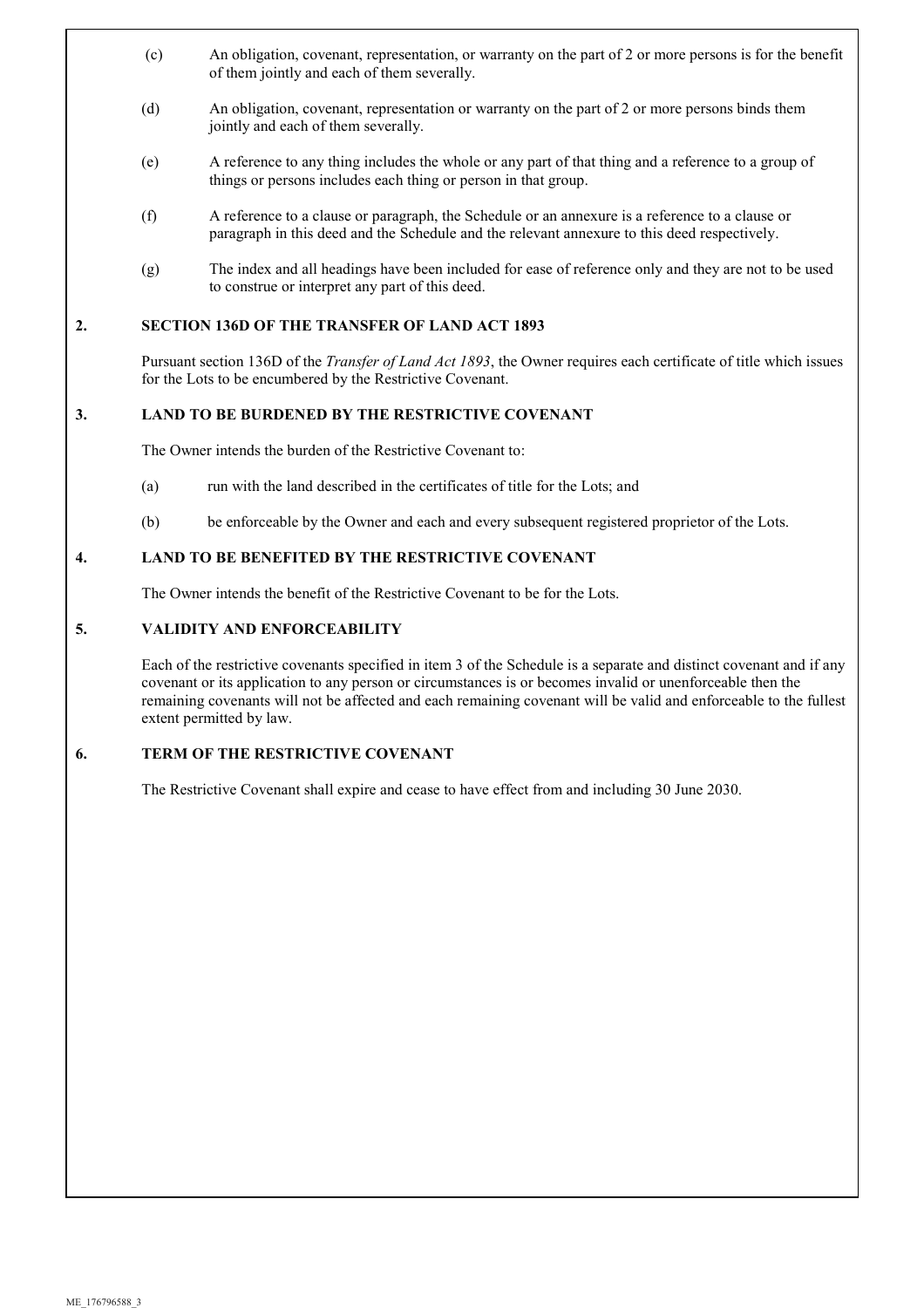| <b>SCHEDULE</b> |                                                                                                                              |                                                                                                                                                                                                                                                        |  |  |
|-----------------|------------------------------------------------------------------------------------------------------------------------------|--------------------------------------------------------------------------------------------------------------------------------------------------------------------------------------------------------------------------------------------------------|--|--|
| 1.              | Land                                                                                                                         |                                                                                                                                                                                                                                                        |  |  |
|                 | Lot 9005 on Deposited Plan 411172 being the whole of the land comprised in Certificate of Title Volume 2968<br>Folio 481     |                                                                                                                                                                                                                                                        |  |  |
| 2.              | Lots                                                                                                                         |                                                                                                                                                                                                                                                        |  |  |
|                 |                                                                                                                              | All Lots on the Plan except Lot 9011.                                                                                                                                                                                                                  |  |  |
| 3.              | <b>Restrictive Covenant</b>                                                                                                  |                                                                                                                                                                                                                                                        |  |  |
|                 | The proprietors of each of the Lots will not:                                                                                |                                                                                                                                                                                                                                                        |  |  |
| 3.1             | use or permit the Lot to be used other than for residential purposes;                                                        |                                                                                                                                                                                                                                                        |  |  |
| 3.2             | construct or permit to be constructed on the Lot any house which is transportable or otherwise not of a permanent<br>nature; |                                                                                                                                                                                                                                                        |  |  |
| 3.3             | construct or permit to be constructed on the Lot any house unless:                                                           |                                                                                                                                                                                                                                                        |  |  |
|                 | (a)                                                                                                                          | subject to clause 3.3(b), all external walls (excluding windows) are constructed with bricks or masonry<br>or limestone finished facework or painted render or any other materials approved by the Owner at the<br>Owner's absolute discretion;        |  |  |
|                 | (b)                                                                                                                          | the walls to the front of the house facing the street are constructed with a minimum use of two (2)<br>colours or materials;                                                                                                                           |  |  |
|                 | (c)                                                                                                                          | the house has at least one (1) feature (for example, planter box, gable or gablet, portico, archway,<br>protruding sill course to windows, blade wall or feature wall) to the front elevation;                                                         |  |  |
|                 | (d)                                                                                                                          | all retaining walls visible from any public space or road are constructed from materials approved by<br>the Owner at the Owner's absolute discretion;                                                                                                  |  |  |
|                 | (e)                                                                                                                          | the roof is pitched at an angle of not less than 23 degrees excluding any part of the roof which covers<br>verandah areas (a skillion roof design or a flat roof behind parapets excepted but no flat roof visible<br>from the public street);         |  |  |
|                 | (f)                                                                                                                          | the roof is covered with tiles or Colorbond (no zincalume or any other materials);                                                                                                                                                                     |  |  |
|                 | (g)                                                                                                                          | the house contains a carport or garage which is constructed using the same materials as the house<br>except where the garage or carport are screened from view from any public street or thoroughfare;                                                 |  |  |
|                 | (h)                                                                                                                          | the driveway and crossover between the road and the parking area on the Lot are constructed and<br>completed with paved materials, coloured or decorative concrete or any other materials approved by<br>the Owner at the Owner's absolute discretion; |  |  |
|                 | (i)                                                                                                                          | window treatments such as curtains or blinds are erected or installed immediately upon practical<br>completion of the construction of the house;                                                                                                       |  |  |
| 3.4             | construct or permit to be constructed any Outbuilding visible from the primary road or any Outbuilding which<br>exceeds:     |                                                                                                                                                                                                                                                        |  |  |
|                 | (a)                                                                                                                          | $20m2$ in floor area; or                                                                                                                                                                                                                               |  |  |
|                 | (b)                                                                                                                          | 2.2 metres in wall height and 2.5 metres in gable height,                                                                                                                                                                                              |  |  |
|                 | unless approved by the Owner;                                                                                                |                                                                                                                                                                                                                                                        |  |  |
| 3.5             | construct or permit to be constructed on the Lot:                                                                            |                                                                                                                                                                                                                                                        |  |  |
|                 | (a)                                                                                                                          | any side or back fence abutting any public open space or public reserve or road reserve unless such<br>fence is constructed of Smartascreen Colorbond, limestone or the same brick as any house on the Lot<br>and is not less than 1800mm high;        |  |  |
|                 | (b)                                                                                                                          | any boundary fence unless such a fence is constructed of Smartascreen Colorbond, brick or limestone<br>or other similar material at a height of 1800mm;                                                                                                |  |  |

٦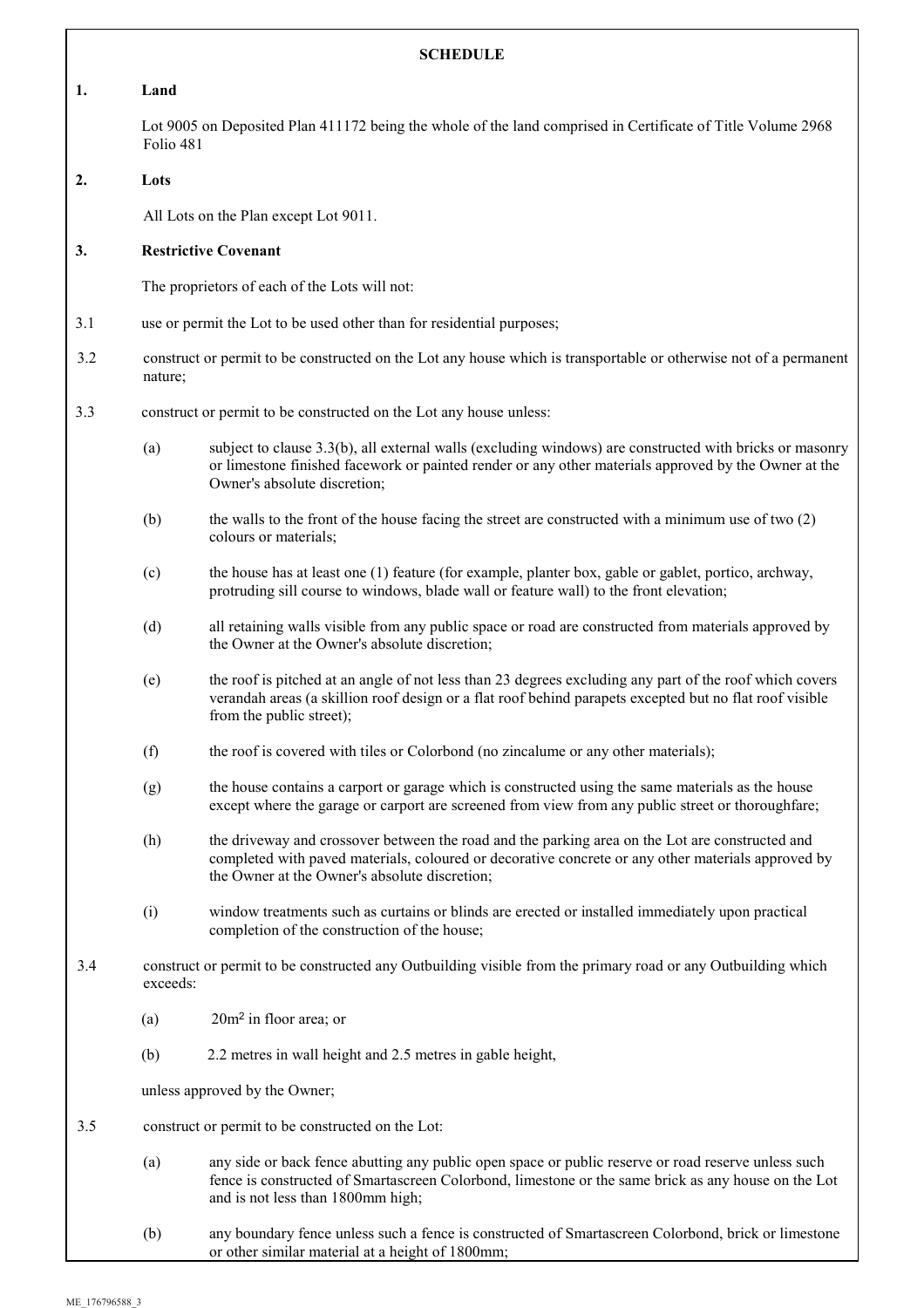- (c) any Smartascreen Colorbond fence unless the colour of the fence is 'Grey Ridge';
- (d) any gates unless such gates are constructed of materials which are complementary to the boundary fence; and
- (e) any fencing forward of the front building line unless such fencing consists of side and front fencing together, constructed of brick, rendered brick or limestone piers and infilled with timber or wrought iron, or a painted timber picket fence and is no greater than 1.2 metres in height;
- 3.6 take or permit any action to be taken to remove, alter or mark any wall or fence constructed by the Owner (unless additional blocks are required to be added to a retaining wall) on or about any of the boundaries of the Lot, permit such wall or fence to become damaged, unsafe or fall into a state of disrepair, permit any roots of any tree, plant or building or other thing on the Lot to cause such wall or fence to become structurally unsound and repair or renew such wall or fence except in the same style, material and colour of the existing wall and fence;
- 3.7 construct a house unless all side and rear boundary fencing are constructed and completed at the same time or prior to occupation of the house;
- 3.8 subject to clause 3.5(e) of this deed, construct any fence forward of the front building line which:
	- (a) exceeds 1.2 metres in height;
	- (b) has more than 740 millimetres in height of the fence constructed of solid and impermeable materials; or
	- (c) is constructed from fibre cement sheeting, Colorbond or material sheeting products;
- 3.9 carry out or permit to be carried out on the Lot any repairs or restorations of any motor vehicle, boat, trailer, aircraft, mobile machinery or any other vehicle on the Lot or any part of the Lot other than wholly within a garage on the Lot and screened from public view at all times;
- 3.10 permit any commercial vehicle which have an aggregate weight greater than 3.5 tonnes, caravans, trailers, boats or any other mobile machinery to be parked on the Lot, on the road or on any other land near to or next to the Lot unless the commercial vehicles, caravans, trailers, boats or mobile machinery are parked or contained wholly within the garage on the Lot or are screened from public view;
- 3.11 permit any garden areas on the Lot and within public view to remain unlandscaped after three (3) months of practical completion of the house;
- 3.12 permit any front landscaping installed by the Owner, including, but not limited to street trees, to be damaged, fall into disrepair or unmaintained;
- 3.13 permit any rubbish, trash, garbage or other waste material to be accumulated or kept on the Lot or any part of the Lot or any rubbish disposal containers on the Lot to be in the front of the building line except on days allocated by the local authority for rubbish collection from the Lot;
- 3.14 if the Lot is vacant land, permit any 'For Sale' sign to be erected on the Lot within any time before the second anniversary of Settlement;
- 3.15 permit the installation of any air conditioning unit that protrudes greater than 500mm above the ridgeline of the house and is not of similar colour to the roof;
- 3.16 permit the installation of any solar hot water unit that is not integrated with and matches the roof profile of the house;
- 3.17 permit the installation of any air conditioning unit to the front roof hip or fascia;
- 3.18 permit any washing line or clothes hoists to be erected that are visible from any public street or thoroughfare;
- 3.19 permit any satellite dish to be visible from the street on which the house is located;
- 3.20 permit any TV antennas to be visible above the roofline from the street on which the house is located;
- 3.21 permit the installation of any letterbox unless such letterbox is clearly numbered and complements the house;
- 3.22 permit any temporary window treatments such as paper, plastic, cotton sheeting or foil to be affixed to the windows that are visible from any public street or thoroughfare;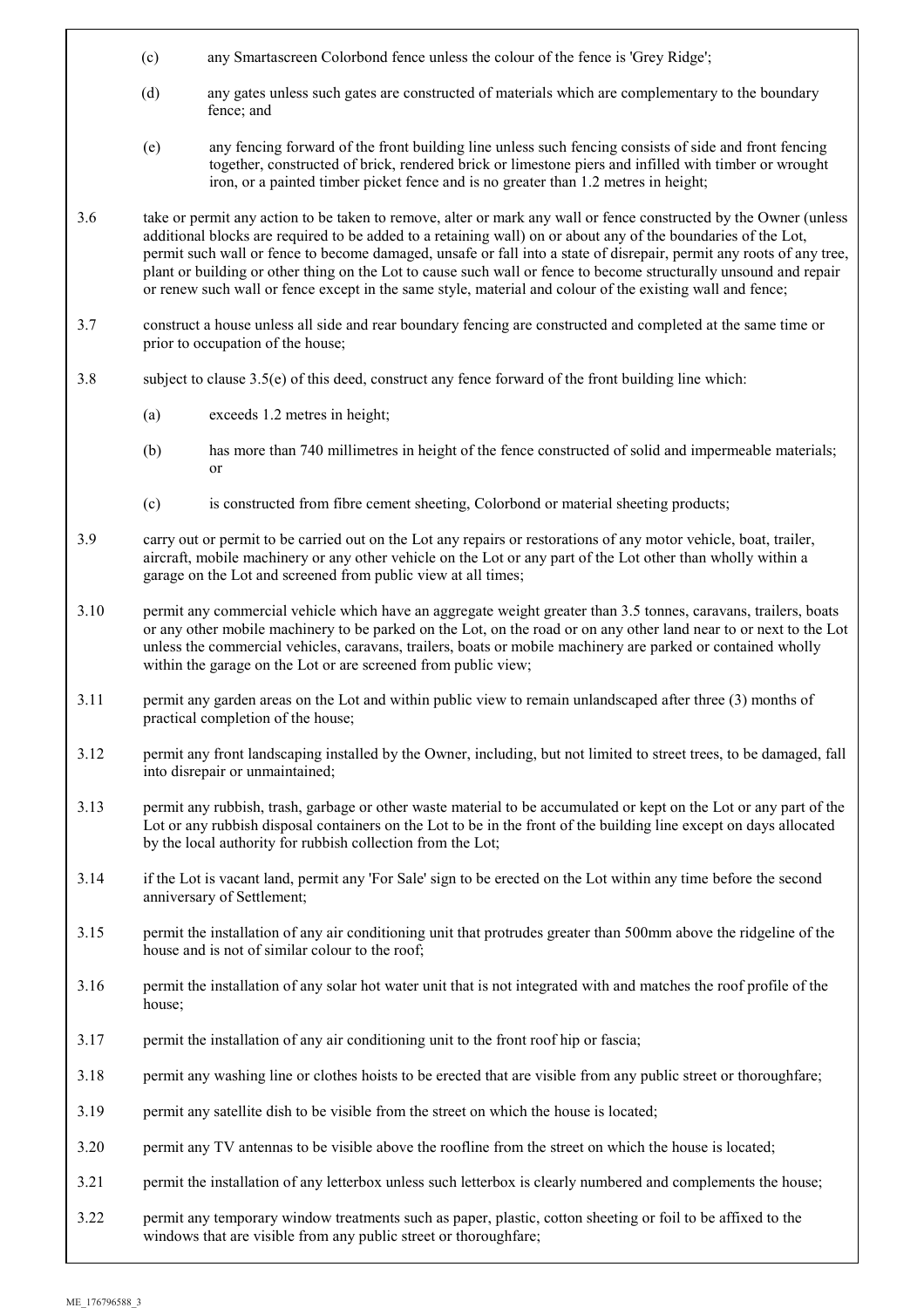| 3.22                                                                              | disrepair or damage any trees planted on the verge abutting the Lot; and | permit the front yard and verge abutting the Lot to become overgrown or invaded by weeds or fall into a state of |  |  |
|-----------------------------------------------------------------------------------|--------------------------------------------------------------------------|------------------------------------------------------------------------------------------------------------------|--|--|
| 3.23                                                                              |                                                                          | permit concreting or construction of hardstand of the entire area forward of the building on the Lot.            |  |  |
| 4.                                                                                | <b>Encumbrances</b>                                                      |                                                                                                                  |  |  |
|                                                                                   | Nil                                                                      |                                                                                                                  |  |  |
|                                                                                   |                                                                          |                                                                                                                  |  |  |
|                                                                                   | <b>EXECUTED</b> as a Deed                                                |                                                                                                                  |  |  |
| Executed on behalf of Australand<br>Industrial No. 63 Pty Limited ACN 105 126 672 |                                                                          |                                                                                                                  |  |  |
|                                                                                   | under Power of Attorney No. O368275                                      |                                                                                                                  |  |  |
|                                                                                   | in the presence of:                                                      |                                                                                                                  |  |  |
|                                                                                   |                                                                          |                                                                                                                  |  |  |
|                                                                                   | Signature of witness                                                     | Attorney                                                                                                         |  |  |
|                                                                                   | Name of witness (print)                                                  |                                                                                                                  |  |  |
|                                                                                   |                                                                          |                                                                                                                  |  |  |
| Address                                                                           |                                                                          |                                                                                                                  |  |  |
| Occupation                                                                        |                                                                          |                                                                                                                  |  |  |
|                                                                                   |                                                                          |                                                                                                                  |  |  |
|                                                                                   |                                                                          |                                                                                                                  |  |  |
|                                                                                   |                                                                          |                                                                                                                  |  |  |
|                                                                                   |                                                                          |                                                                                                                  |  |  |
|                                                                                   |                                                                          |                                                                                                                  |  |  |
|                                                                                   |                                                                          |                                                                                                                  |  |  |
|                                                                                   |                                                                          |                                                                                                                  |  |  |
|                                                                                   |                                                                          |                                                                                                                  |  |  |
|                                                                                   |                                                                          |                                                                                                                  |  |  |
|                                                                                   |                                                                          |                                                                                                                  |  |  |
|                                                                                   |                                                                          |                                                                                                                  |  |  |
|                                                                                   |                                                                          |                                                                                                                  |  |  |